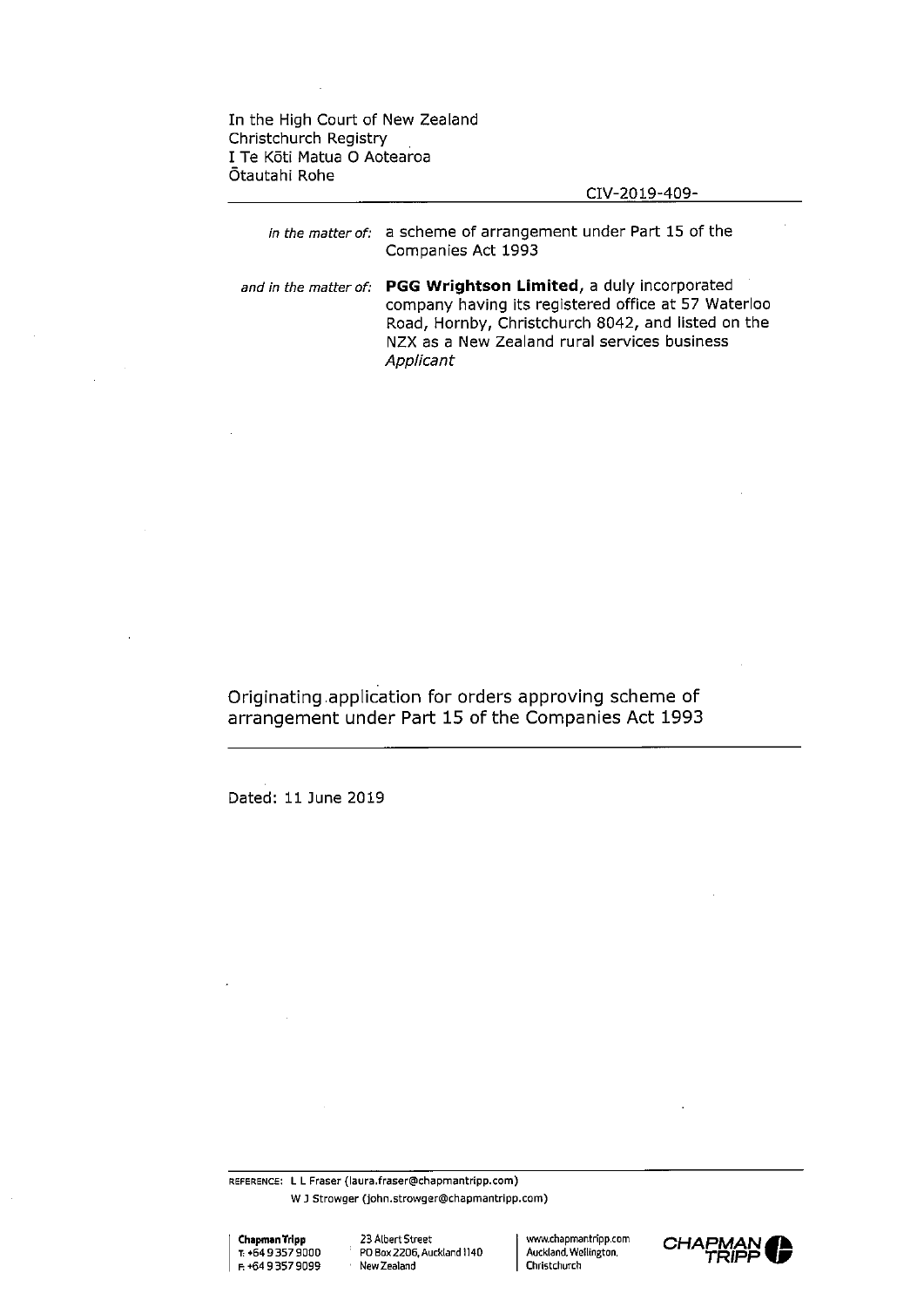# **ORIGINATING APPLICATION FOR ORDERS APPROVING SCHEME OF ARRANGEMENT UNDER PART 15 OF THE COMPANIES ACT 1993**

**To** the Registrar of the High Court at Christchurch

## **This document notifies you that—**

- <sup>1</sup> The applicant will at on July 2019 apply to the court for orders that:
	- 1.1 the proposed scheme of arrangement between the applicant, PGG Wrightson Limited *(PGW)* and its shareholders, as described In the Scheme Plan (a draft of which is **annexed** in the Schedule to this application and the final version of which will be submitted to the Court prior to the hearing of this application) *(the Scheme),* is approved and binding upon PGW, all of its shareholders and all such other persons as are necessary to give effect to the Scheme;
	- 1.2 PGW is granted leave to apply to the Court for approval of any amendment, modification or supplement to the Scheme.
- 2 The grounds on which each order is sought are as follows:
	- 2.1 Part 19 of the High Court Rules requires this application to be made by originating application (High Court Rule 19.2(c)).
	- 2.2 Section 236(1) of the Companies Act 1993 (the *Companies Act)* provides the Court with powers to make orders that the Scheme is binding on PGW and its shareholders and on such other persons as the Court may specify and upon such terms and conditions as the Court thinks fit.
	- 2.3 Section 237(1) of the Companies Act provides the Court with the power to make additional orders to give effect to the Scheme.
	- 2.4 By the date on which this application is determined PGW will have complied with the initial orders made by this Court and the requirements of Part 15 of the Companies Act.
	- 2.5 The proposed arrangement does not affect the voting rights of a code company, and accordingly, section 236A of the Companies Act is not engaged.
	- 2.6 The Scheme is such that:
		- (a) an intelligent and honest person of business acting in respect of his or her own interest would reasonably approve it; and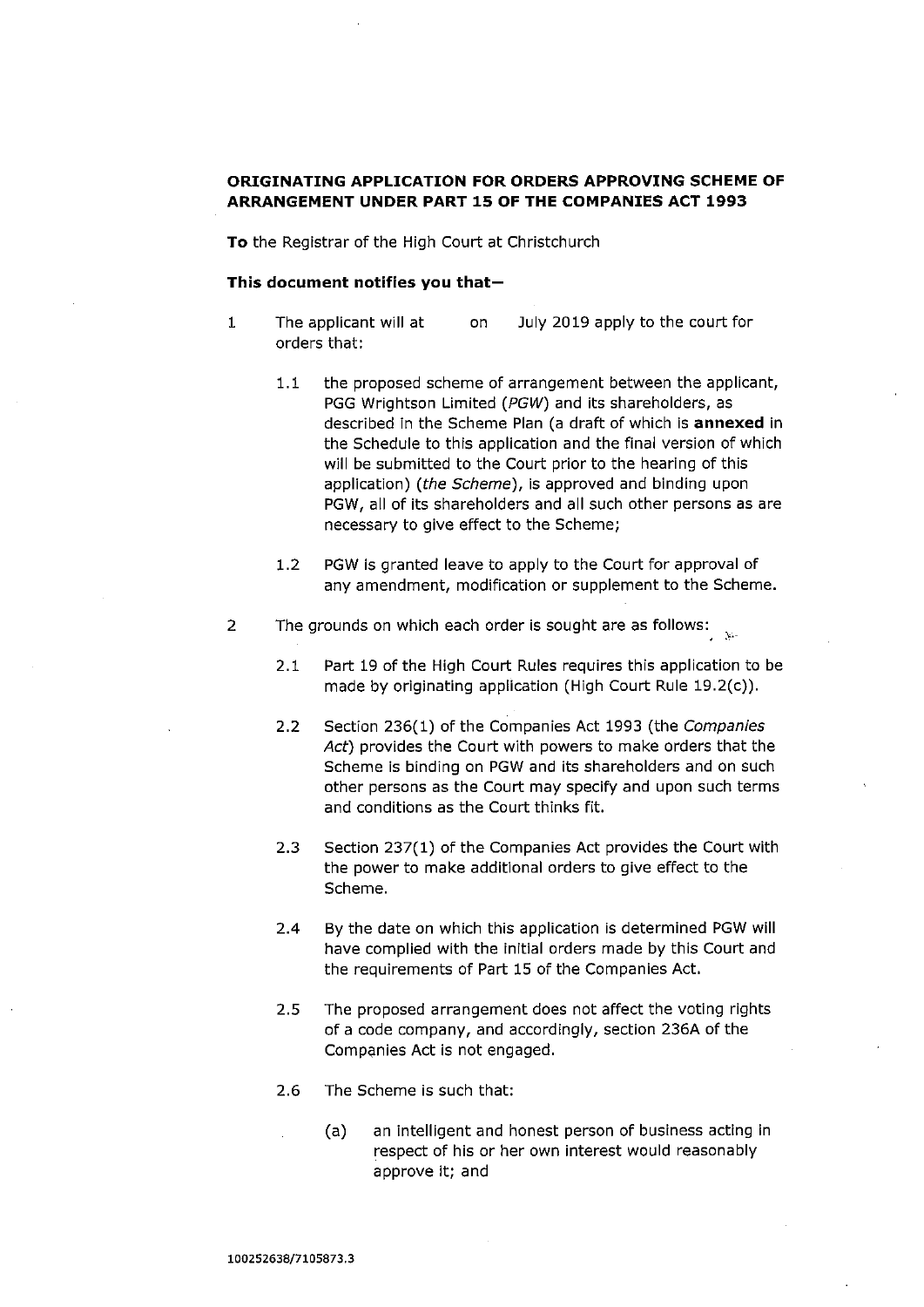(b) it is fair and equitable,

3 The application is made in reliance on:

- 3.1 Part 15 of the Companies Act, particularly s 236, and Schedule 10 of the Companies Act;
- 3.2 Part 19 of the High Court Rules;'
- 3.3 the affidavits/affirmations of:
	- Rodger John Finlay;
	- Philip James Ascroft; and

any further affidavits/affirmations to be filed in support of this application; and

3.4 the memorandum of counsel filed in support of this application.

Date: 11 June 2019 Signature: LL Fraser / W J Strowger

Solicitors for applicant

This document is filed by Laura Louise Fraser, solicitor for the applicant, of the firm Chapman Tripp. The address for service of the applicant is at the offices of Chapman Tripp, Level 38, 23 Albert Street, Auckland.

Documents for service on the applicant may be delivered to that address or may be:

- (a) posted to the solicitor at PO Box 2206, Shortland Street, Auckland 1140; or
- $(b)$  emailed to the solicitor by all the email addresses on the front page of this document provided that a hard copy is also posted.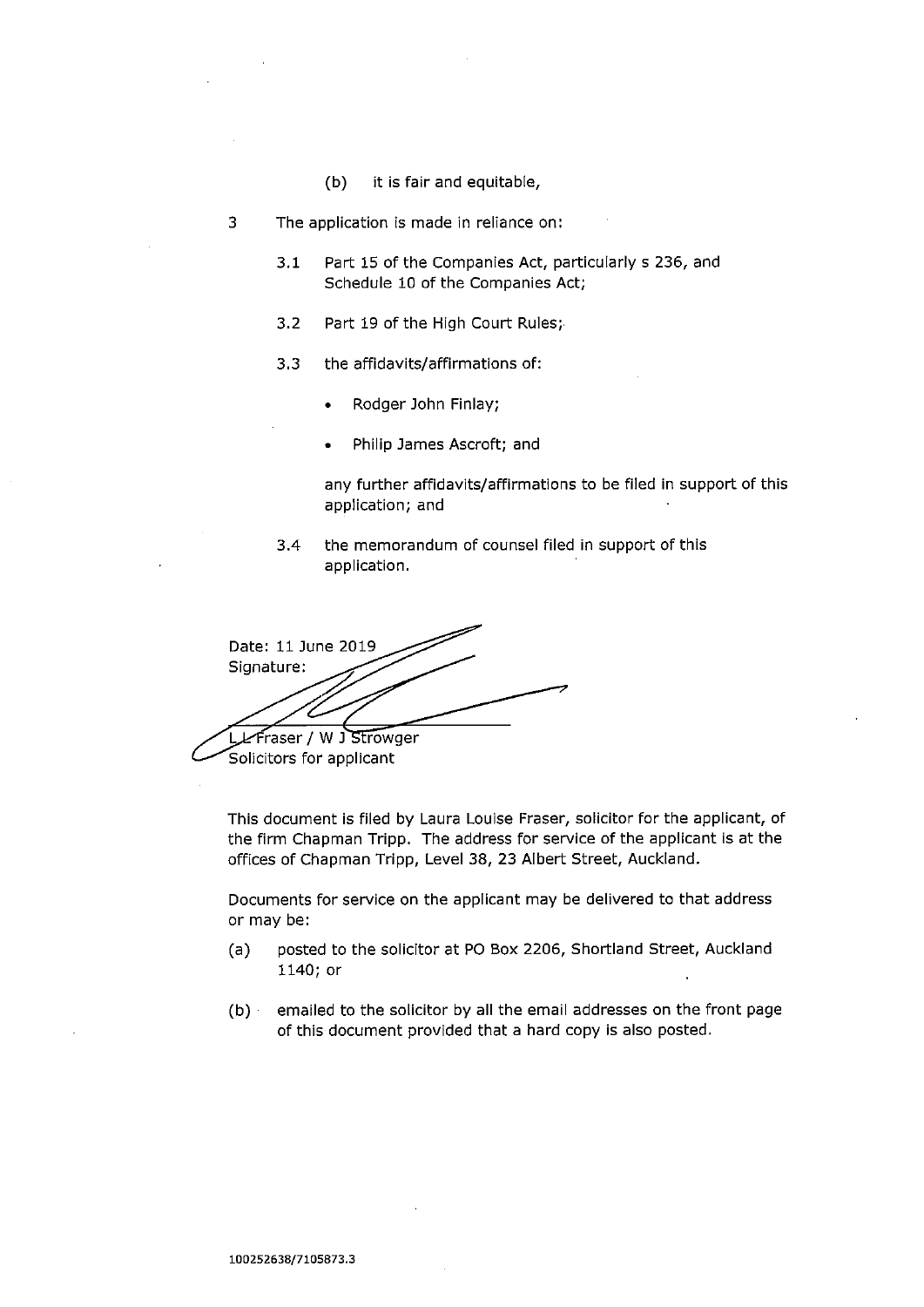## **SCHEDULE:**

## **SCHEME OF ARRANGEMENT BETWEEN PGG WRIGHTSON LIMITED AND ITS SHAREHOLDERS**

#### **Introduction**

- A PGG Wrightson Limited *(PGW)* has proposed a scheme of arrangement between itself and its shareholders, the terms of which are set out in this document *{Scheme).*
- B The Scheme will take effect only if:
	- (i) the Scheme is approved by shareholders, by resolution approved by 75 per cent or more of the votes cast by those holders of Ordinary Shares entitled to vote and voting on the resolution; and
	- (ii) the Scheme is approved by the Court in accordance with section 236 of the Companies Act 1993 (New Zealand).

## **Terms**

## **1** *Definitions*

1.1 In this Scheme:

*Business Day* means any day (other than a Saturday, Sunday or public holiday in New Zealand) on which banks are open for business in Christchurch, New Zealand.

*Ordinary Share* means a fully paid-up ordinary share in the capital of PGW.

*PGW* has the meaning given in paragraph A of the Introduction.

*Record Date* means the fifth Business Day after the date on which the fact that the final order from the High Court of New Zealand has been made pursuant to section 236(1) of the Companies Act 1993 sanctioning the scheme is lodged on the NZX Main Board market announcement platform.

*Scheme* has the meaning given in paragraph A of the Introduction.

*Special Meeting* means the special meeting of shareholders, and any adjournment of that meeting, to be held to consider and, if thought fit, approve the Scheme.

*Share Split* has the meaning given in clause 2.1.

## **2** *Scheme*

2.1 At 5.00pm (New Zealand time) on the Record Date, the Ordinary Shares will be subdivided and split such that each shareholder of